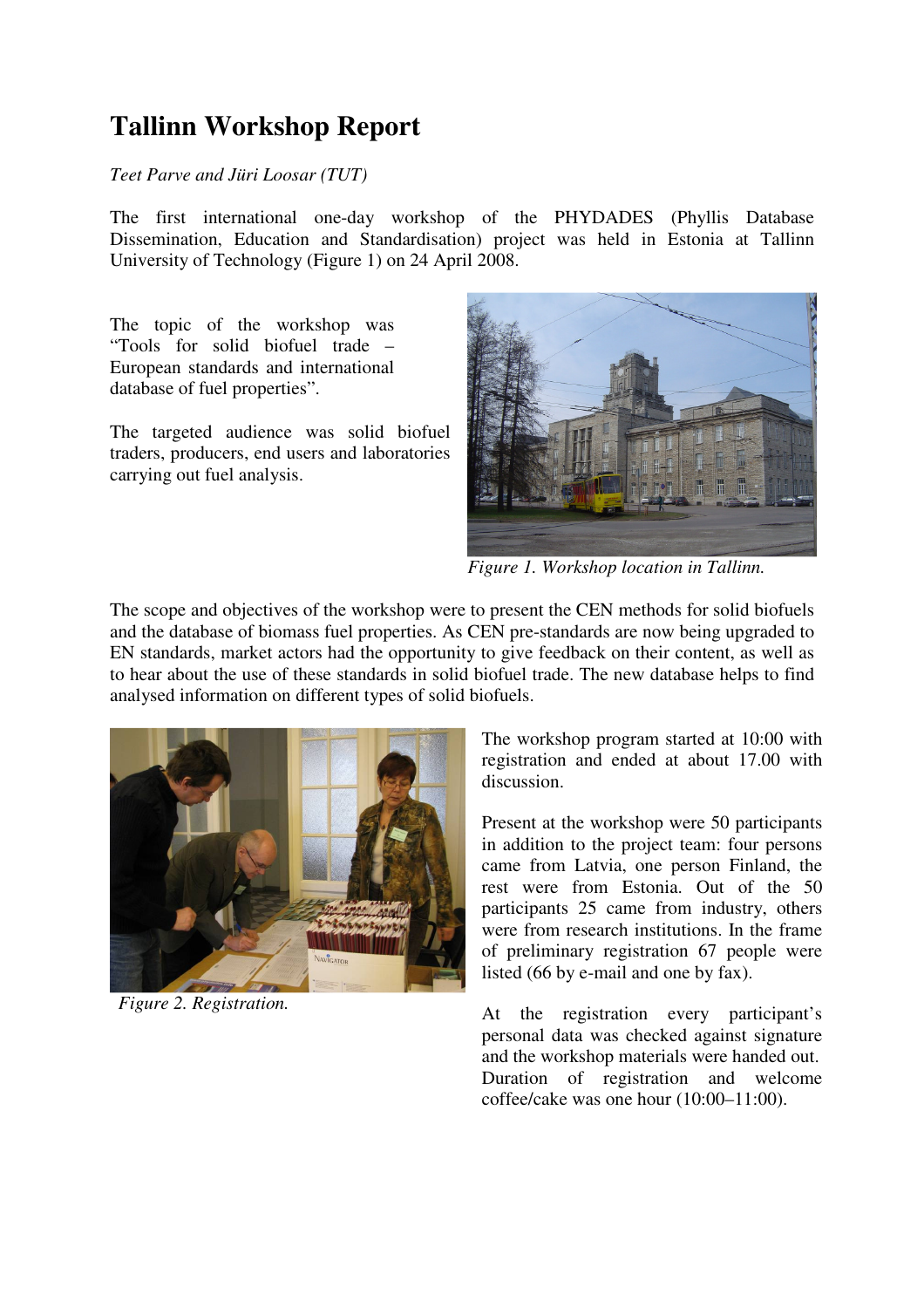The welcome speech on behalf of local organizers was made by the Head of the Thermal Engineering Department of Tallinn University of Technology, Prof. Aadu Paist (Figure 3).

The project coordinator Mr. Jan Pels from ECN welcomed the audience on behalf of PHYDADES project group.



*Figure 3. Welcome by Prof. Aadu Paist.* 

The first presentation was from Mrs. Eija Alakangas from VTT (Figure 4), convenor of the CEN fuel specification working group: "Fuel specification and classes and quality assurance – case pellets"  $(11:10-12:05)$ .

Fixed and understandable rules for classification of biomass based fuels and their properties are important to all parties involved in biofuels' production, trade and utilisation. Classification of biofuels and determination of properties according to European standards makes biofuel supply chains clearer and more trustworthy.



*Figure 4. Presentation by Mrs. Alakangas.* 



*Figure 5. Sampling presented by Mr. Hedman.*

Next, Mr. Björn Hedman, SLU presented "Sampling: important for analysis of properties – experiences" (12:05–13:00).

Classification of biofuels is based on their properties, which are determined by different physical or chemical methods and analyses. Every analysis starts from the sampling – reliability of the result depends on sample reduction into an analysis sample and the corresponding preparation chain.

There were 45 minutes for the lunch break (coffee/tea and cake were served and there was possibility have lunch at the student cafeteria).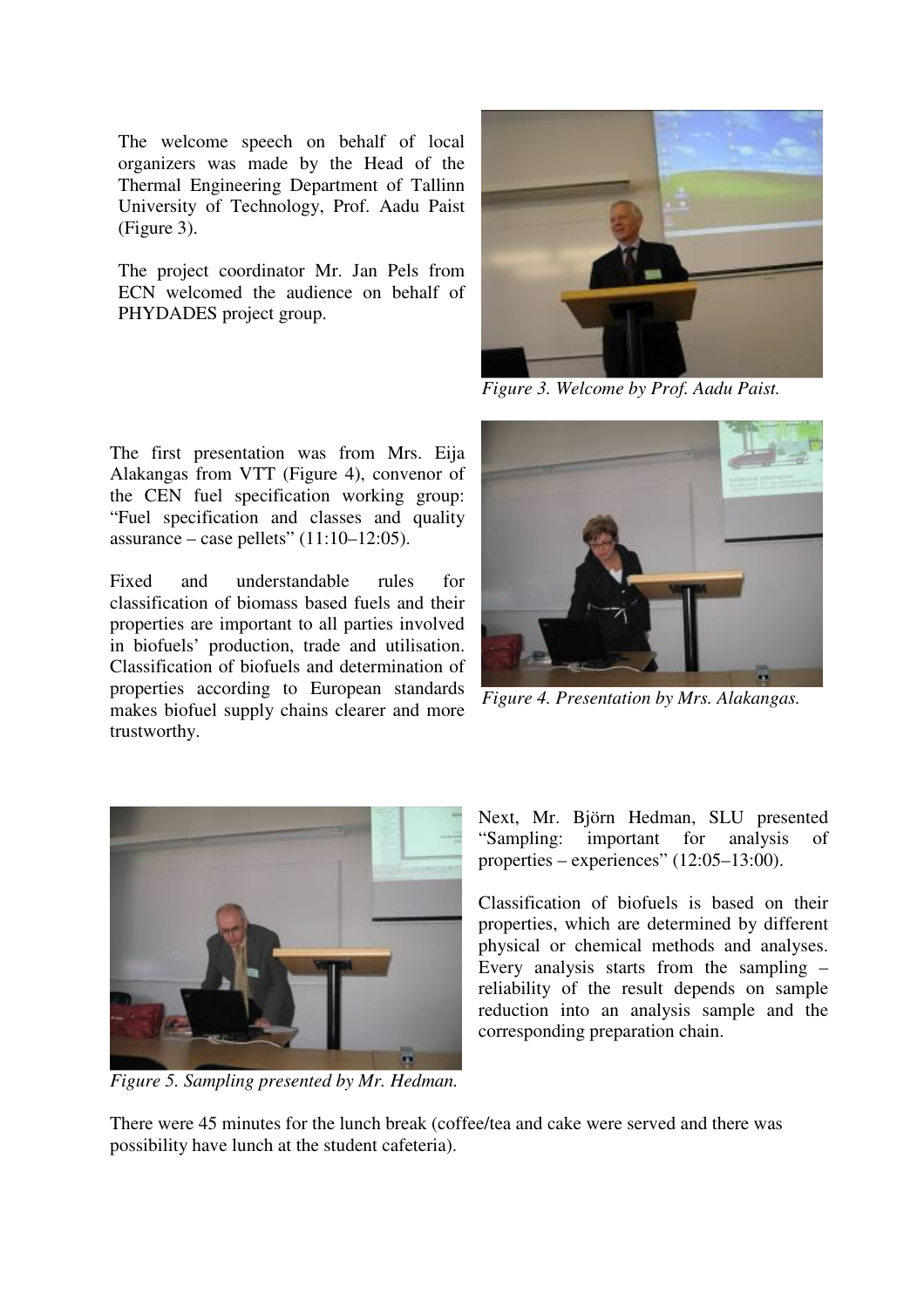After the lunch break, Mr. Kuido Kuntro from Kalvi Mõis Ltd shared his experiences as biofuel producer with the audience (13:45–14:15). The topic was "Process and final product control at wood pellet factory".

Mr. Kuntro's presentation illustrated how the CEN standards work in real life – at pellet factory production, storage and supply chain. Production of high quality is achieved by the factory's own laboratory process control, final product control and product certification at accredited testing laboratories.



methods are used for these analyses. *Figure 7. Presentation by Mr. Fritz Bakker.*



*Figure 6. Real life examples of CEN solid biofuel standards by Mr. Kuido Kuntro.* 

Next, the presentation "Chemical analysis of solid biofuels – most important properties for combustion" was made by Mr. Fritz Bakker, from ECN (Figure 7), convenor of the CEN chemical analysis working group (14:15– 15:10).

Chemical analyses related to biofuel properties, presentation and recalculation of the results to different bases are well regulated by CEN standards. Various techniques and



*Figure 8. The project coordinator, Mr. Jan Pels presented the principles of the new BIODAT database.*

The last presentation was dedicated to the demonstration of the new database, the BIODAT database of biomass fuels.

Mr. Jan Pels presented basic principles and the structure of the database. Mr. Fritz Bakker proceeded with the demonstration of actual online use of the established database (15:10– 16:00).

The new database is planned to replace the existing Phyllis database, which has not been updated for several years now (http://www.phyllis.nl).

Main improvements are the introduction of analysis standards, more stringent and clear filtering rules, standardized biofuels classification system.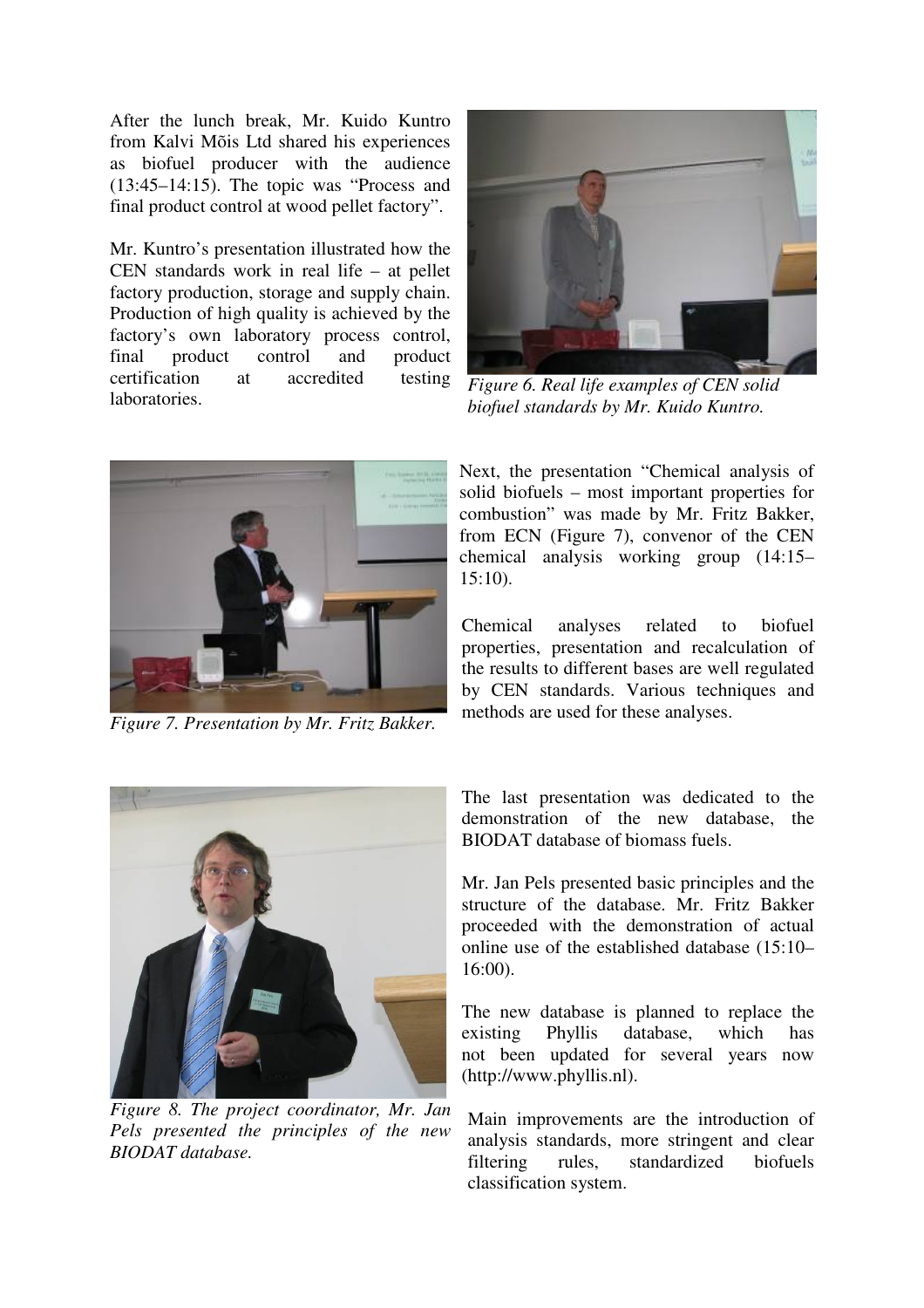Most importantly, the existing biofuel database Phyllis needs upgrading due to the lack of reliability and background information of the data. Besides data on fuel and ash properties, the new BIODAT database will include additional information about available CEN standards, testing laboratories, normalisation institutions etc, as well as statistical and calculation tools for data processing and utilisation.

After the presentations there was open discussion and questions by the audience (Figure 10). Chairman was Mr. Jan Pels.



*Figure 9. Discussion after the official program.*

*Figure 10. Workshop audience during discussion.* 

The main program was closed at 17:00. Discussions continued in small groups after the official program (Figure 9).

During the afternoon, participants also filled and returned feedback questionnaires in Estonian or in English after their choice (15 out of 50 returned). The audience expressed their appreciation of the presentations, especially Mr. Kuntro's presentation was mentioned in the feedback (Figure 11). It was found interesting and useful, clearly structured and well presented and easily understandable. It was good also because of different practical examples and the video about the pellet factory production process and quality control.



*Figure 11. The presentation of Mr. Kuntro and Flex Heat received positive feedback.*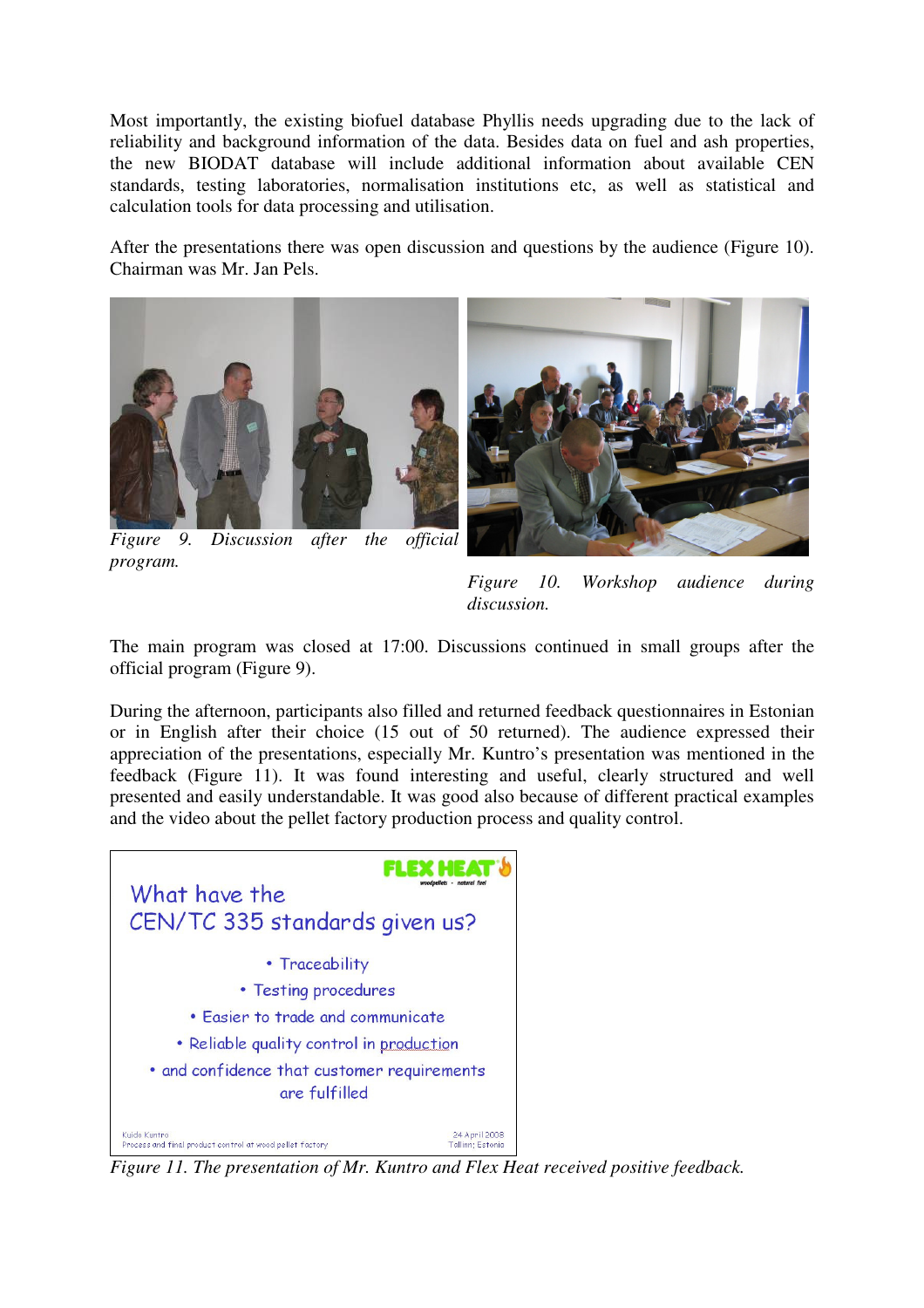## **APPENDIX 1**

Workshop materials included:

- I. Flyer of workshop<br>II. Flyer of on-job trai
- II. Flyer of on-job training<br>III. Handouts of 4 PowerPoi
- III. Handouts of 4 PowerPoint presentations. Also available on the Phydades website.<br>III. Feedback questionnaire
- III. Feedback questionnaire<br>IV. List of registered partici
- IV. List of registered participants (name/company/contacts)<br>V. Document holder and pen
- V. Document holder and pen<br>VI. Name plate
- Name plate